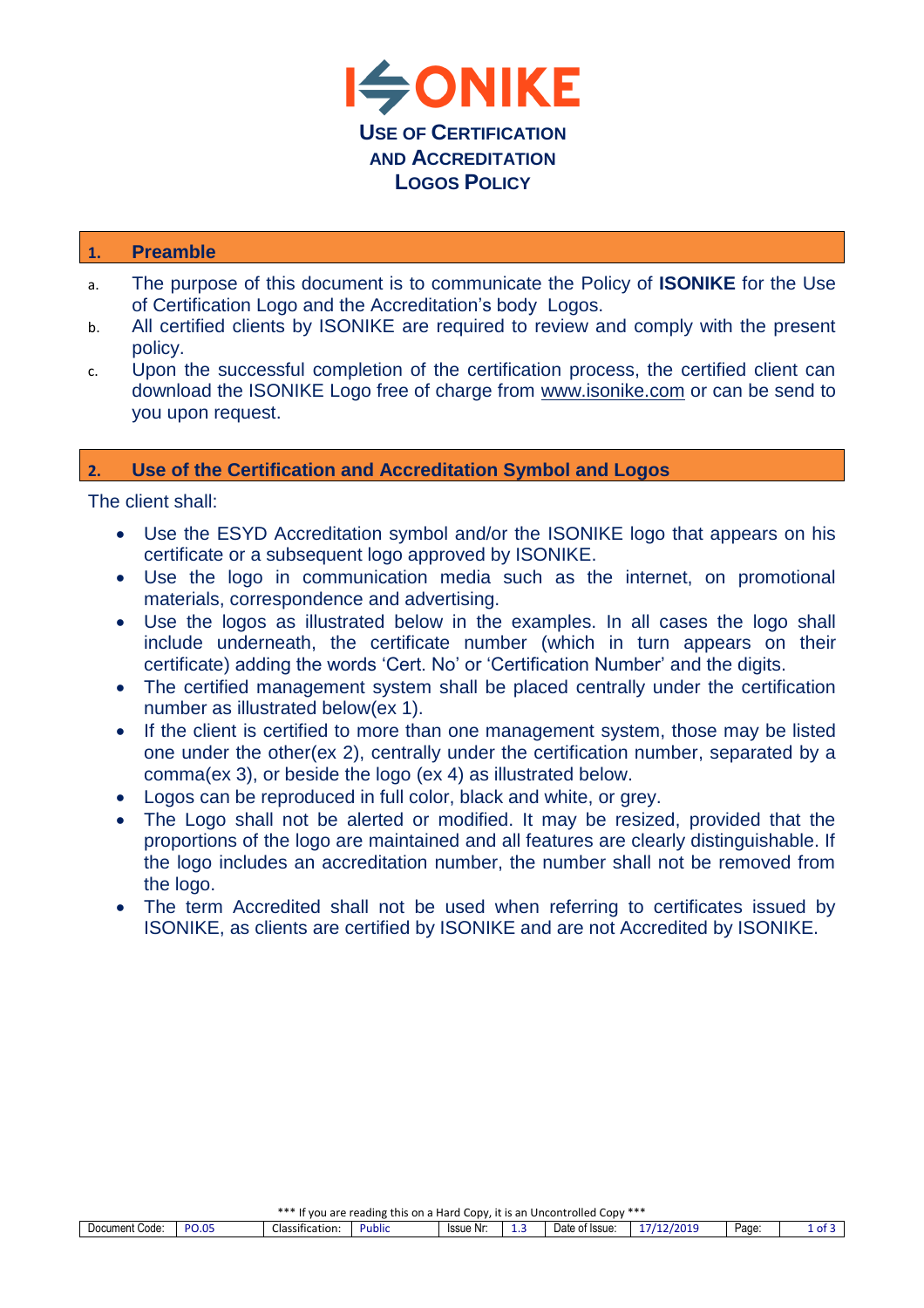

## Examples of Logos Use:

ex 1



\*\*\* If you are reading this on a Hard Copy, it is an Uncontrolled Copy \*\*\*

| ∽<br>Document Code: | <b>DO OT</b><br>- U.U- | Llassification <sup>.</sup> | . .<br><b>Public</b> | Issue Nr: | .<br>-- | -<br>$\cup$ ate<br>of Issue | /2019 | Page: | $\sim$<br>- |
|---------------------|------------------------|-----------------------------|----------------------|-----------|---------|-----------------------------|-------|-------|-------------|
|                     |                        |                             |                      |           |         |                             |       |       |             |